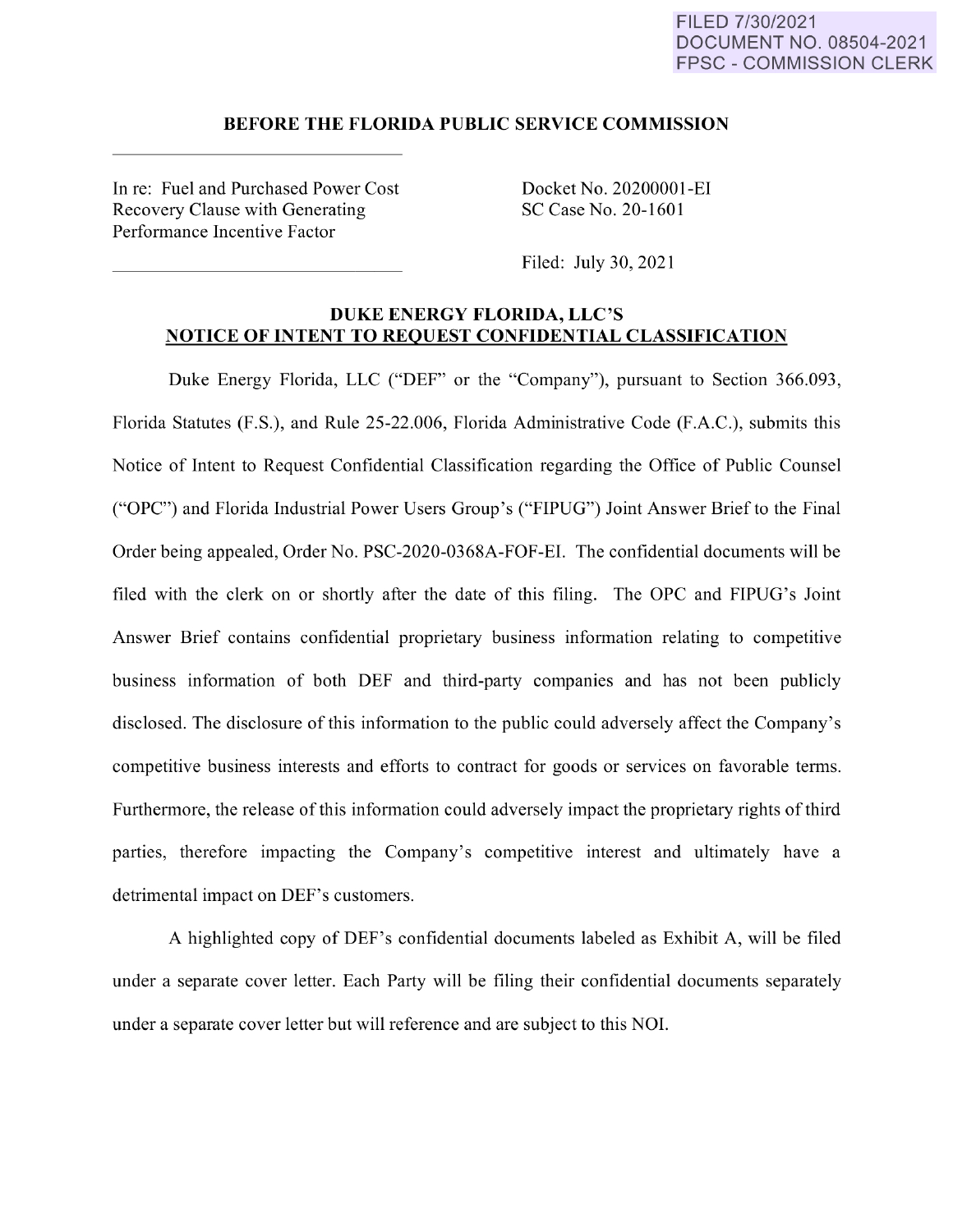Pursuant to Rule 25-22.006(3)(a)(1), DEF will file its Request for Confidential Classification for the confidential information contained herein within twenty-one (21) days of filing this request.

RESPECTFULLY SUBMITTED this 30<sup>th</sup> day of July, 2021.

## *s/ Matthew R. Bernier*

# **DIANNE M. TRIPLETT**

 Deputy General Counsel 299 1st Avenue North St. Petersburg, Florida 33701 T: (727) 820-4692 F: (727) 820-5041 E: dianne.triplett@duke-energy.com

### **MATTHEW R. BERNIER**

Associate General Counsel 106 East College Avenue, Suite 800 Tallahassee, Florida 32301 T: (850) 521-1428 F: (727) 820-5041 E: matthew.bernier@duke-energy.com

### **STEPHANIE A. CUELLO**

 Senior Counsel 106 East College Avenue Suite 800 Tallahassee, Florida 32301 T: (850) 521-1425 F: (727) 820 -5041 E: stephanie.cuello@duke-energy.com FLRegulatoryLegal@duke-energy.com

Attorneys for Duke Energy Florida, LLC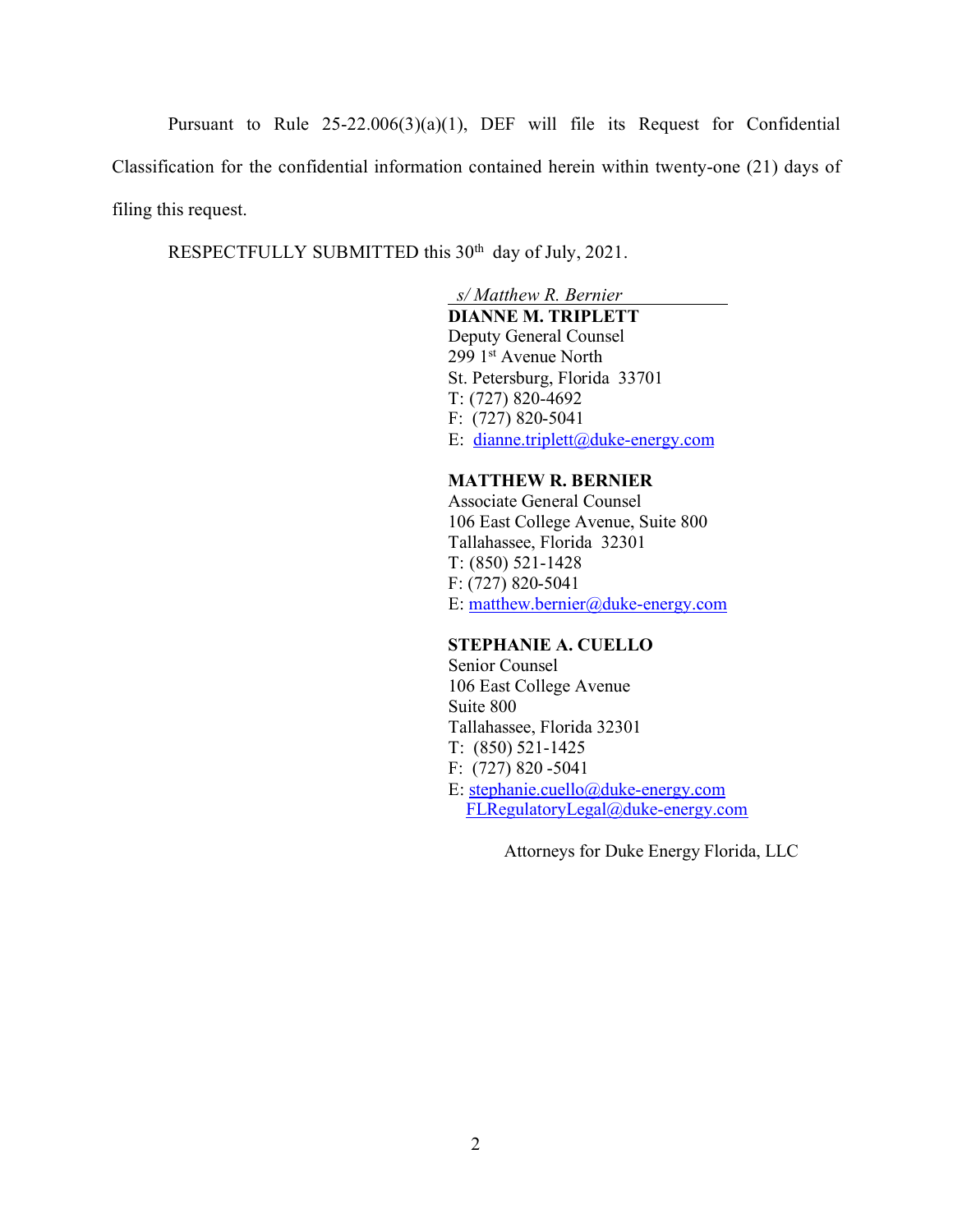# **CERTIFICATE OF SERVICE**

I HEREBY CERTIFY that a true and correct copy of the foregoing has been furnished via electronic mail to the following this 30<sup>th</sup> day of July, 2021.

|                                                                                                                                                                                                                                                                                                              | s/ Matthew R. Bernier                                                                                                                                                                                                                                                                                                                                                            |
|--------------------------------------------------------------------------------------------------------------------------------------------------------------------------------------------------------------------------------------------------------------------------------------------------------------|----------------------------------------------------------------------------------------------------------------------------------------------------------------------------------------------------------------------------------------------------------------------------------------------------------------------------------------------------------------------------------|
|                                                                                                                                                                                                                                                                                                              | Attorney                                                                                                                                                                                                                                                                                                                                                                         |
| <b>Suzanne Brownless</b><br>Stefanie Jo Osborn<br>Office of General Counsel<br>FL Public Service Commission<br>2540 Shumard Oak Blvd.<br>Tallahassee, FL 32399-0850<br>sbrownle@psc.state.fl.us<br>$soshorm(\omega)$ psc.state.fl.us<br>J. Beasley / J. Wahlen / M. Means<br>Ausley McMullen<br>P.O. Box 391 | Anastacia Pirrello / Richard Gentry /C.<br>Rehwinkel/S. Morse/Patty Christensen<br>Office of Public Counsel<br>111 W. Madison St., Room 812<br>Tallahassee, FL 32399-1400<br>pirrello.anastacia@leg.state.fl.us<br>gentry.richard@leg.state.fl.us<br>Rehwinkel.charles@leg.state.fl.us<br>Christensen.patty@leg.state.fl.us<br>Morse.stephanie@leg.state.fl.us<br>Paula K. Brown |
| Tallahassee, FL 32302<br>jbeasley@ausley.com<br>jwahlen@ausley.com<br>mmeans@ausley.com                                                                                                                                                                                                                      | <b>Regulatory Affairs</b><br>Tampa Electric Company<br>P.O. Box 111<br>Tampa, FL 33601-0111<br>regdept@tecoenergy.com                                                                                                                                                                                                                                                            |
| Russell A. Badders<br><b>Gulf Power Company</b><br>One Energy Place, Bin 100<br>Pensacola, FL 32520-0100<br>russell.badders@nexteraenergy.com                                                                                                                                                                | Maria Moncada<br>Florida Power & Light Company<br>700 Universe Blvd. (LAW/JB)<br>Juno Beach, FL 33408-0420<br>maria.moncada@fpl.com                                                                                                                                                                                                                                              |
| Kenneth A. Hoffman<br>Florida Power & Light Company<br>134 W. Jefferson Street<br>Tallahassee, FL 32301-1713<br>ken.hoffman@fpl.com<br>Jon C. Moyle, Jr.                                                                                                                                                     | James Brew / Laura W. Baker<br><b>Stone Law Firm</b><br>White Springs/PCS Phosphate<br>1025 Thomas Jefferson St., N.W.<br>Suite 800 West                                                                                                                                                                                                                                         |
| Moyle Law Firm, P.A.<br><b>FIPUG</b><br>118 North Gadsden Street<br>Tallahassee, FL 32301<br>jmoyle@moylelaw.com<br>mqualls@moylelaw.com                                                                                                                                                                     | Washington, DC 20007<br>jbrew@smxblaw.com<br>lwb@smxblaw.com<br>Mike Cassel<br>Florida Public Utilities Company<br>208 Wildlight Avenue<br>Yulee, FL 32097                                                                                                                                                                                                                       |
| Peter J. Mattheis<br>Michael K. Lavanga                                                                                                                                                                                                                                                                      | meassel@fpuc.com                                                                                                                                                                                                                                                                                                                                                                 |